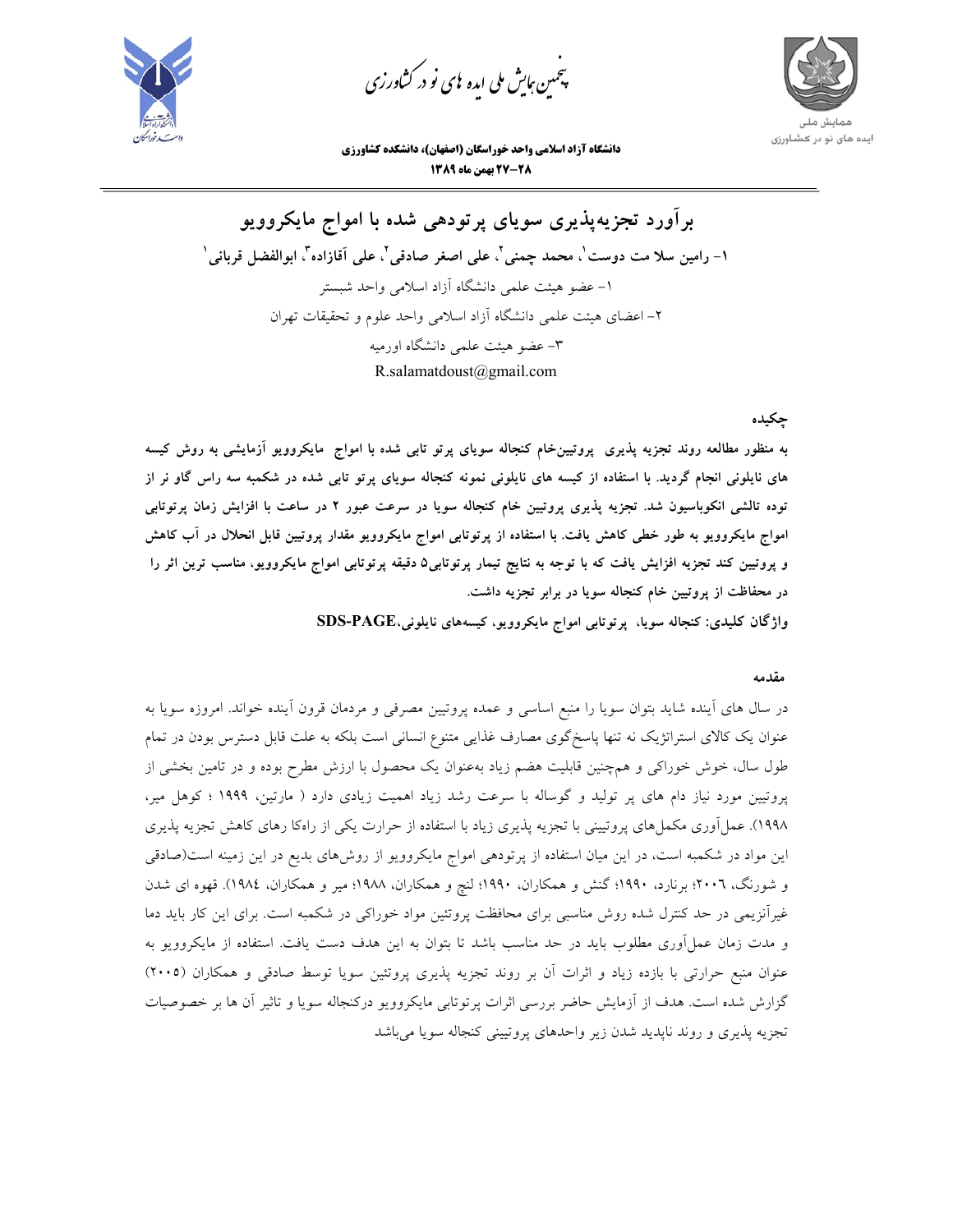

.<br>چمین *جایش ملی* ایده <sup>ب</sup>ای نو در کشا*ورزی* ൕह



**دانشگاه آزاد اسلامي واحد خوراسگان (اصفهان)، دانشكده كشاورزي -28 27 بهمن ماه 1389** 

**مواد و روش ها** 

كنجاله مورد استفاده از نوع وارداتي به مدت ۲، ۳ و ٥ دقيقه با امواج مايكروويو با قدرت ۹۰۰ وات پرتودهي و آزمايشهاي مربوط به مطالعه تجزيه پذيري با سه راس گاو نر بالغ از توده تالشي با متوسط وزن 450 كيلوگرم مجهز به فيستولاي شكمبه انجام شد. با استفاده از روش كيسههاي نايلوني نمونههاي كنجاله سويا مدت صفر،2، ،4 ،8 ،16 ،24 48 ساعت در دو تكرار (دوكيسه) براي هر زمان در هر گاو انكوباسيون شد. با استفاده از رابطه غيرخطي ارسكف و مكدونالد فراسنجههاي تجزيهپذيري با نرم افزار Neway محاسبه شد.

**نتايج و بحث** 

با توجه به نتايج مندرج در جدول 1 چنين مشخص مي شود كه بخش قابل انحلال در آب با افزايش زمان پرتوتابي به صورت نزولي در مقايسه با تيمار شاهد كاهش يافته است و تيمار پرتوتابي شده به مدت 5 دقيقه با 0/91 درصد در مقايسه با تيمار شاهد با 8/55 درصد به طور معني داري كاهش يافته است (0/05> p(. در ارتباط با بخش كند قابل تجزيه نيز نتايج نشانگر اين است كه افزايش مدت زمان پرتوتابي ارتباط مستقيمي با افزايش اين بخش دارد و تيمار با 5 دقيقه پرتوتابي با 95/93 درصد در مقايسه با تيمار شاهد با 88/81 درصد اختلاف معنيداري را نشان مي دهد(0/05> p(. در ارتباط با مجموع پروتيين هاي قابل تجزيه و ثابت نرخ تجزيه اختلاف آماري بين تيمارها مشاهده نمي شود. در خصوص درصد تجزيه پذيري موثر با توجه به نتايج مشخص ميشود كه اختلاف آماري بين تيمار ها وجود ندارد، نتايج حاصل منطبق با گزارش ناكامورا و همكاران (1992) است.

#### **نتيجه گيري**

استفاده از پنج دقيقه پرتوتابي امواج مايكروويو براي عمل آوري كنجاله سويا ميتواند به طـور مـوثري تجزيـه پـذيري در شكمبه كاهش بدهد.

|                                           | تجزیهپذیری موثر(درصد) در سرعت عبور                      |                                 |                                                    | فراسنجەهاي تجزيەپذيرى        |                                                         |                                       |                     |
|-------------------------------------------|---------------------------------------------------------|---------------------------------|----------------------------------------------------|------------------------------|---------------------------------------------------------|---------------------------------------|---------------------|
| $\cdot/\cdot \wedge$                      | $\cdot$ / $\cdot$ 0                                     | $\cdot$ / $\cdot$ $\cdot$       | $\mathcal{C}$                                      | $a+b$                        | b                                                       | a                                     |                     |
| $\delta r / \delta v^a$                   | $\mathcal{U}^{\prime\prime}/\mathcal{V}^{\prime\prime}$ | $\Lambda \cdot / \cdot \cdot^a$ | $\cdot$ / $\cdot$ $\wedge$ $\uparrow$ <sup>a</sup> | $4V/\mathsf{r}\wedge^a$      | $\mathsf{A}\mathsf{A}\mathsf{A}\mathsf{A}^{\mathsf{b}}$ | $\Lambda$ /00 <sup>a</sup>            | بدون پرتوتابي(شاهد) |
| $07/2 \cdot a$                            | $77/9r^a$                                               | $V4/V \cdot a$                  | $\cdot$ / $\cdot$ $\wedge$ $\wedge$ <sup>a</sup>   | $\left(\sqrt{a}\right)^a$    | $91/2 \cdot ab$                                         | $\sqrt{\lambda^{ab}}$                 | سه دقیقه پرتوتابی   |
| $0.12$ . <sup>a</sup>                     | $71/x^a$                                                | $VV/9r^a$                       | $\cdot/\cdot \wedge^a$                             | $97/12^a$                    | $91/9\xi^{ab}$                                          | $\ell/\Upsilon \cdot$ <sup>ab</sup>   | چهار دقیقه پرتوتابی |
| $0.12r^a$                                 | $71/2 \cdot ab$                                         | $V/\sqrt{V^a}$                  | $\cdot$ / $\cdot$ $\wedge$ $\circ$ <sup>a</sup>    | $97/A\epsilon^a$             | $90/9r^a$                                               | $\cdot$ /91 <sup>b</sup>              | پنج دقیقه پرتوتابی  |
| $\cdot$ /\JV\                             | $\cdot$ / $\cdot$ $\tau$ r.                             | (1)                             | $\cdot$ /1۲۰۲                                      | $\cdot$ / $\cdot$ $\tau\tau$ | $\langle\cdot/\cdot\cdot\cdot\rangle$                   | $\langle\cdot/\cdot\cdot\cdot\rangle$ | $P$ ارزش            |
| $\cdot$ / $\vee$ $\wedge$ $\circ$ $\cdot$ | $\cdot$ / $\Lambda\Lambda\cdot$ 9                       | 1/4.02                          | $\cdot/\cdot\cdot$ \ $\mathcal{L}$                 | 1/150                        | 1/1.77                                                  | $\cdot$ / $\uparrow$                  | <b>SEM</b>          |

**جدول:1 فراسنجههاي مختلف تجزيه پذيري پروتيين نمونههاي آزمايشي كنجالهسويا**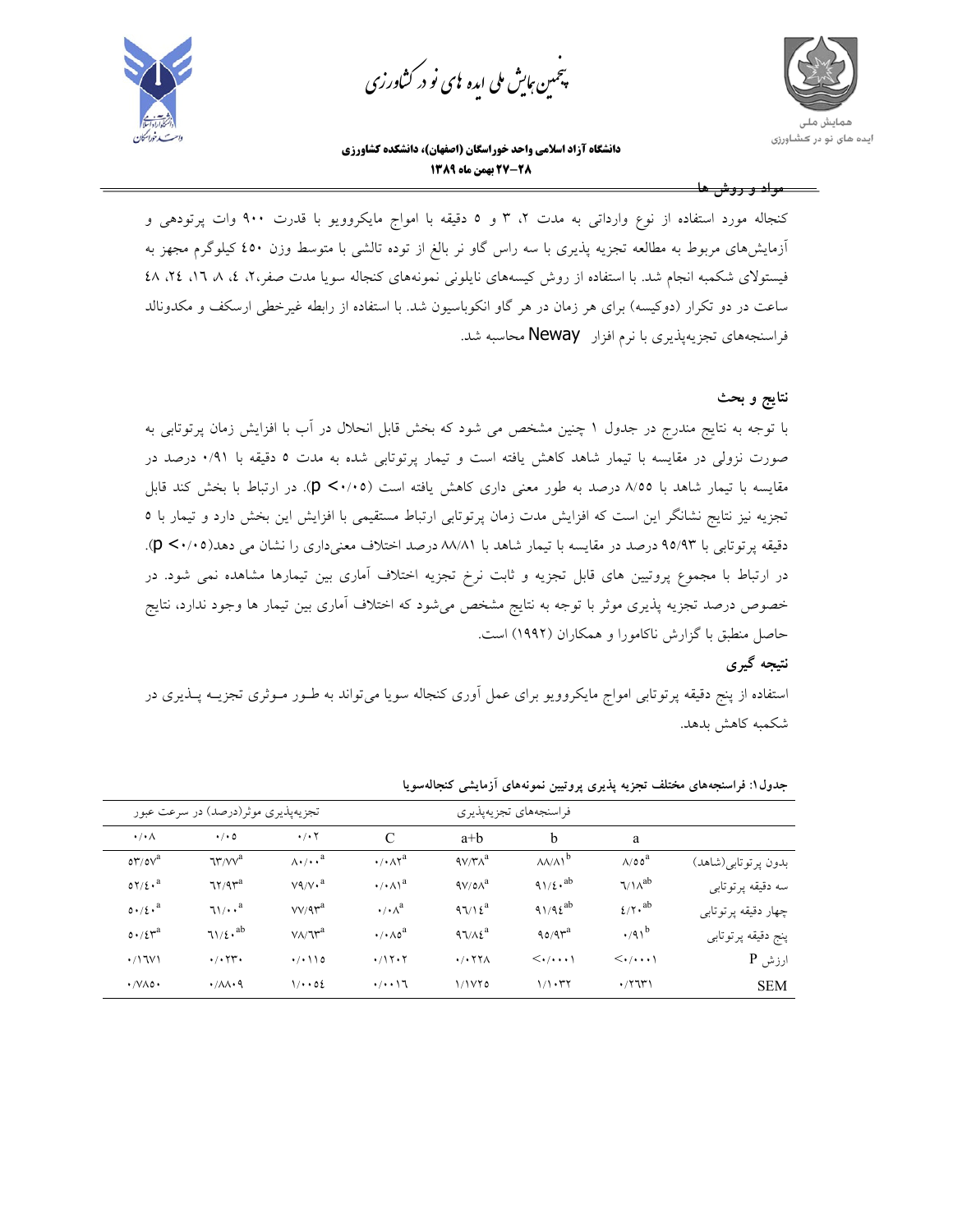

.<br>چمین *جایش ملی* ایده <sup>ب</sup>ای نو در کشا*ورزی* ൕह

ایده های نو در کشاورزی

**منابع** 

**دانشگاه آزاد اسلامي واحد خوراسگان (اصفهان)، دانشكده كشاورزي**

**-28 27 بهمن ماه 1389** 

Bernard, J. K. 1990. Effect of raw or roasted whole soybeans on digestibility of dietary nutrients and milk production of lactating dairy cows. Journal of Dairy Science 73:3231.

Ganesh, D. and Grieve, D.G. 1990. Effect of roasting raw soybeans at three temperatures on in situ dry matter and nitrogen disapearance in dairy cows. Journal of Dairy Science 73: 3222-3230.

- Kohlmier. R.H.U.S. 1998. Soybean meal quality and new products. International animal nutrition chester field. Missouri. 63017-4912.
- Laemmli, U.K. 1970. Cleavage of structural proteins during the assembly of the head of bacteriophage T4. Nature. 227: 680.

Lynch, G.L., Berger, L.L. and Fahey, G.C. 1988. Effects of ethanol, heat, and lipid treatment of soybean meal on nitrogen utilization by ruminants. Journal of Dairy Science 70: 91. Martin. M. 1999. Soybean meal quality. ASA

Mir, Z., MacLeod, G.K. Buchanan-Smith, J.G. Grieve D.G. and Grovum, W.L. 1984. Methods for protecting soybean and canola proteins from degradation in the rumen. Canadian Journal of Animal Science 64: 853-865.

Nakamura, T., T.J. Klopfenstein, F.G. Owen, R.A. Britton, R.J. Grant and T.S. Winowiski. 1992. Nonenzymatically browned soybean meal for lactating dairy cows. J. Dairy Sci. 75:3519.

Sadeghi, A. A. and P. Shawrang. 2006. Effect of microwave irradiation on ruminal degradability and in vitro digestibility of canola meal. J. Anim. Feed. Sci. Tec. 127:45-54.

Sadeghi, A.A., A. Nikkhah and P. Shawrang. 2005. Effects of microwave irradiation on ruminal degradation and in vitro digestibility of soya-bean meal. Animal Science 80: 369-375.

Wallace, R. J. & N. McKain. 1991. A survey of peptidase activity in rumen bacteria. J. Gen. Microbiol.137:2259.